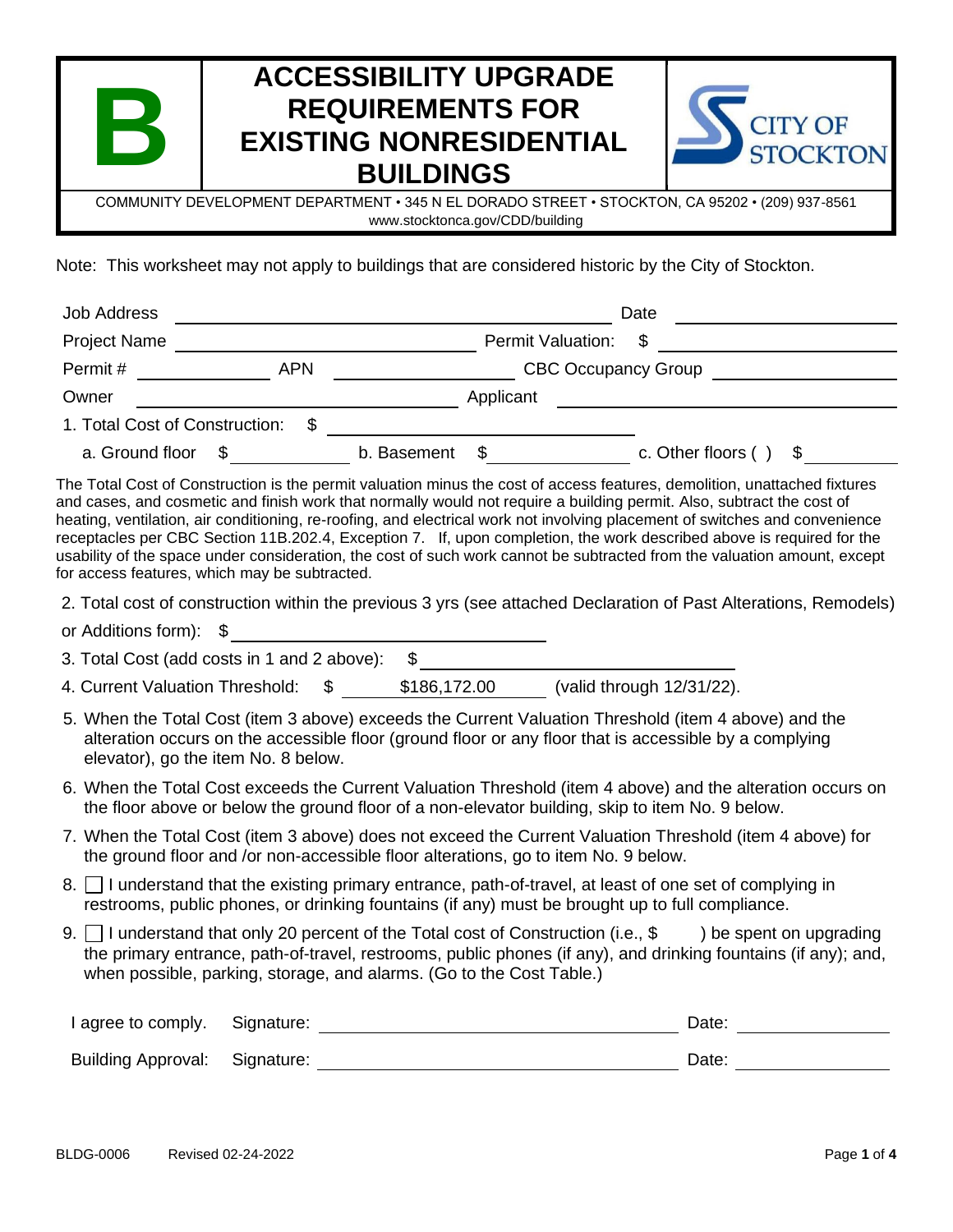

## **Access Compliance for Existing Buildings**

*Declaration of Past Alterations, Remodels, or Additions*

| Address:<br><u> 1989 - Jan Stein Stein Stein Stein Stein Stein Stein Stein Stein Stein Stein Stein Stein Stein Stein Stein S</u><br>Permit No.                                                                                                                                                                                                                                                                                                                                                                                                                                                                                                                                                                                                                                           |                                                                                                                                                                                                                                                                                            |  |
|------------------------------------------------------------------------------------------------------------------------------------------------------------------------------------------------------------------------------------------------------------------------------------------------------------------------------------------------------------------------------------------------------------------------------------------------------------------------------------------------------------------------------------------------------------------------------------------------------------------------------------------------------------------------------------------------------------------------------------------------------------------------------------------|--------------------------------------------------------------------------------------------------------------------------------------------------------------------------------------------------------------------------------------------------------------------------------------------|--|
| This form is to be used when:                                                                                                                                                                                                                                                                                                                                                                                                                                                                                                                                                                                                                                                                                                                                                            |                                                                                                                                                                                                                                                                                            |  |
| A. The cost of alteration, remodel, or addition without the cost of access features does not exceed the<br>current valuation threshold.<br>B. Alteration, remodel, or addition is made to the areas above or below the ground floor of a previously<br>exempted non-elevator building of the following types:<br>1. Office buildings and passenger vehicle service stations of three stories or more and 3,000 or<br>more square feet per floor.<br>2. Office of physicians and surgeons.<br>3. Shopping centers [having one or more sales establishments or stories].<br>4. Other building and facilities three stories or more and more than 3,000 square feet per floor if a<br>reasonable portion of services sought and used by the public is available on the accessible<br>level. |                                                                                                                                                                                                                                                                                            |  |
| Ι,                                                                                                                                                                                                                                                                                                                                                                                                                                                                                                                                                                                                                                                                                                                                                                                       | owner or lessee of the project space at the above-mentioned<br>address $\Box$ have / $\Box$ have not performed alteration(s), remodel(s), or addition(s) to the above space<br>within the past three years of the date of this permit application (but not earlier than January 26, 1992). |  |
| If "have" is checked, state below the date(s) and the cost(s) of the pervious alteration(s):                                                                                                                                                                                                                                                                                                                                                                                                                                                                                                                                                                                                                                                                                             |                                                                                                                                                                                                                                                                                            |  |
| Date:                                                                                                                                                                                                                                                                                                                                                                                                                                                                                                                                                                                                                                                                                                                                                                                    |                                                                                                                                                                                                                                                                                            |  |
| Date:                                                                                                                                                                                                                                                                                                                                                                                                                                                                                                                                                                                                                                                                                                                                                                                    |                                                                                                                                                                                                                                                                                            |  |
| Signature of owner or lessee                                                                                                                                                                                                                                                                                                                                                                                                                                                                                                                                                                                                                                                                                                                                                             | Date                                                                                                                                                                                                                                                                                       |  |

Mailing address **Telephone**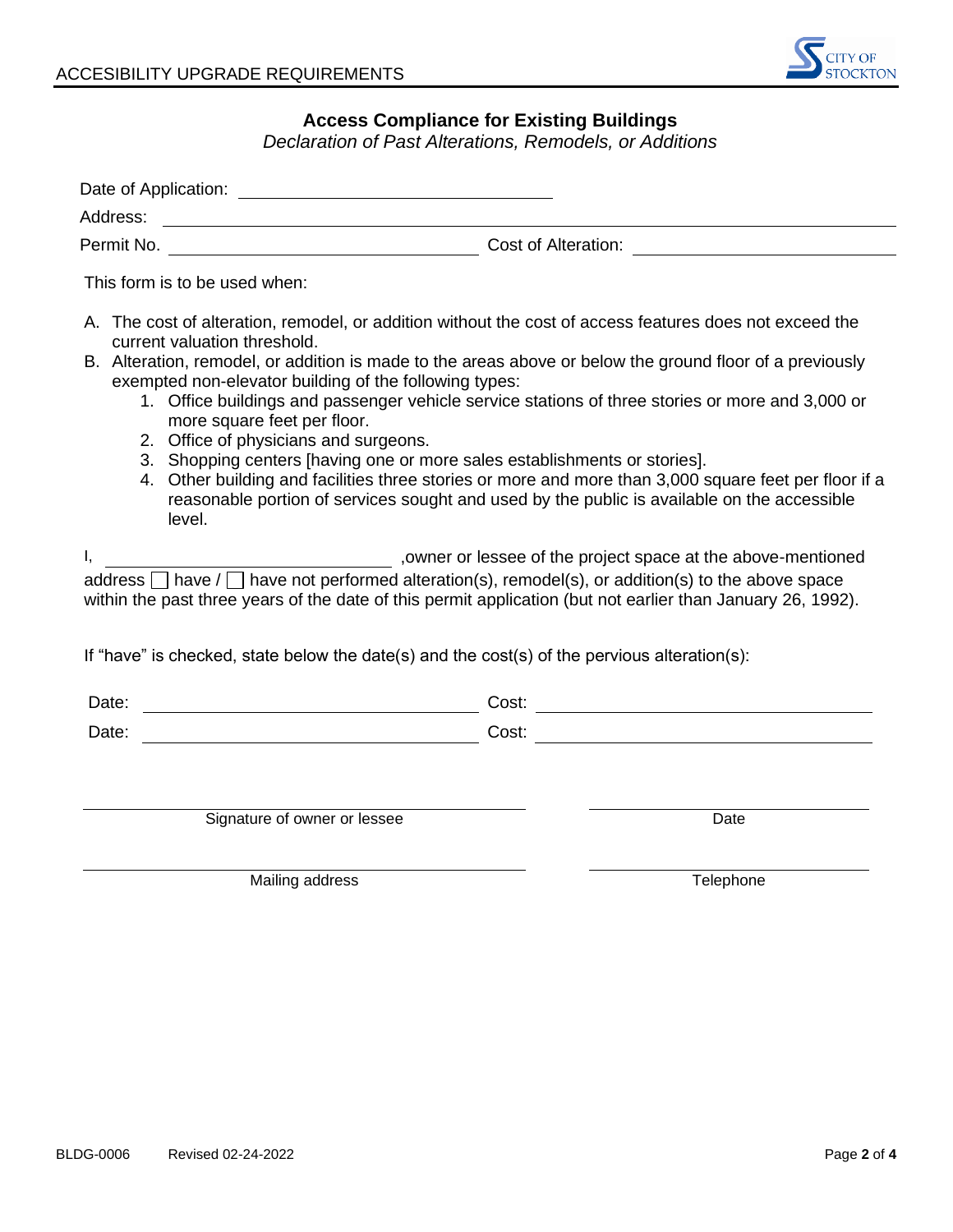

## **Cost Table**

Fill in COSTS column of the table with dollar amounts for those features that require upgrades. Follow the order shown and continue until the total equals exceeds the amount from line 9 above. If an item causes the total amount to exceed the amount from line 9 of the worksheet, you may eliminate that item. If you eliminate an item, consider other items in its place. Your final total should be approximately equal to or greater than the amount from line 9 above. The cost table shall be reviewed and approved by Building Department staff. Applicable CBC Code Sections are shown in parentheses next to each item.

|        | PRIMARY ENTRANCE TO REMODELED AREA                    | <b>COSTS</b> |
|--------|-------------------------------------------------------|--------------|
| 1. F/P | Door                                                  |              |
|        | A. Change of door (11B 404)                           |              |
|        | B. Floor & Ground Surfaces (11B 302)                  |              |
|        | C. Hardware (11B 404.2.7, 11B 309.4)                  |              |
|        | D. Kick plate (11B 404.2.10)                          |              |
|        | E. Maneuvering & Strike-Side Clearances (11B 404.2.4) |              |
|        | F. Other:                                             |              |
|        | Subtotal                                              | \$           |
|        | <b>Signs and Identification</b>                       |              |
|        | G. Signs (11B-703)                                    |              |
|        | H. International Symbol of Accessibility (11B 703.7)  |              |
|        | I. Other:                                             |              |
|        | Subtotal                                              | \$           |
| 2. F/P | <b>PATH OF TRAVEL</b>                                 |              |
|        | <b>Change of Elevation(s)</b>                         |              |
|        | A. Ramps (11B 405)                                    |              |
|        | B. Lifts (11B 410)                                    |              |
|        | C. Elevators (11B 407)                                |              |
|        | D. Other:                                             |              |
|        | Subtotal                                              | \$           |
|        | <b>Doors</b>                                          |              |
|        | E. Change of door (11B 404)                           |              |
|        | F. Threshold (11B 303, 11B 608.7)                     |              |
|        | G. Hardware (11B 404.2.7, 11B 309.4)                  |              |
|        | H. Kick plate (11B 404.2.10)                          |              |
|        | I. Strike-side clearance (11B 404.2.4.1)              |              |
|        | J. Signs and identification (Braille) (11B 703.3)     |              |
|        | K. Other:                                             |              |
|        | Subtotal                                              | \$           |
| 3. F/P | RESTROOMS SERVING REMODELED AREA                      |              |
|        | A. Enlarge restroom (11B 603)                         |              |
|        | B. Toilet Compartment (11B 604.8.1.2)                 |              |
|        | C. Strike side clearance (11B 604.8)                  |              |
|        | D. Door symbols (11B 703.7.2.6)                       |              |
|        | E. Signs and Identification (Braille) (11B 703.3)     |              |